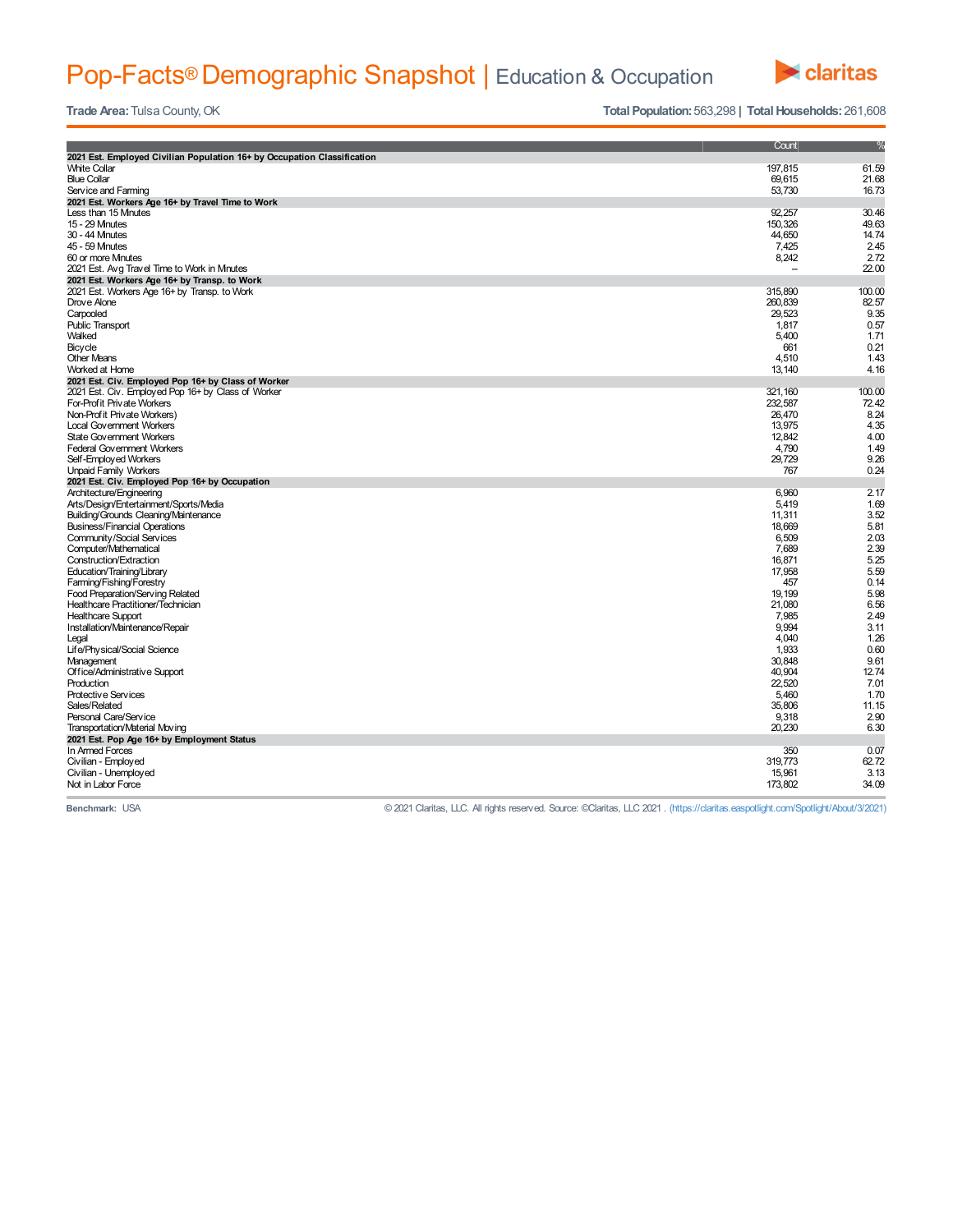## Pop-Facts® Demographic Snapshot | Map



## **Trade Area:** Tulsa County, OK **Total Population:** 657,156**| Total Households:** 261,608



**Benchmark:** USA © 2021 Claritas, LLC. All rights reserved. Source: ©Claritas, LLC 2021 . (https://claritas.easpotlight.com/Spotlight/About/3/2021)